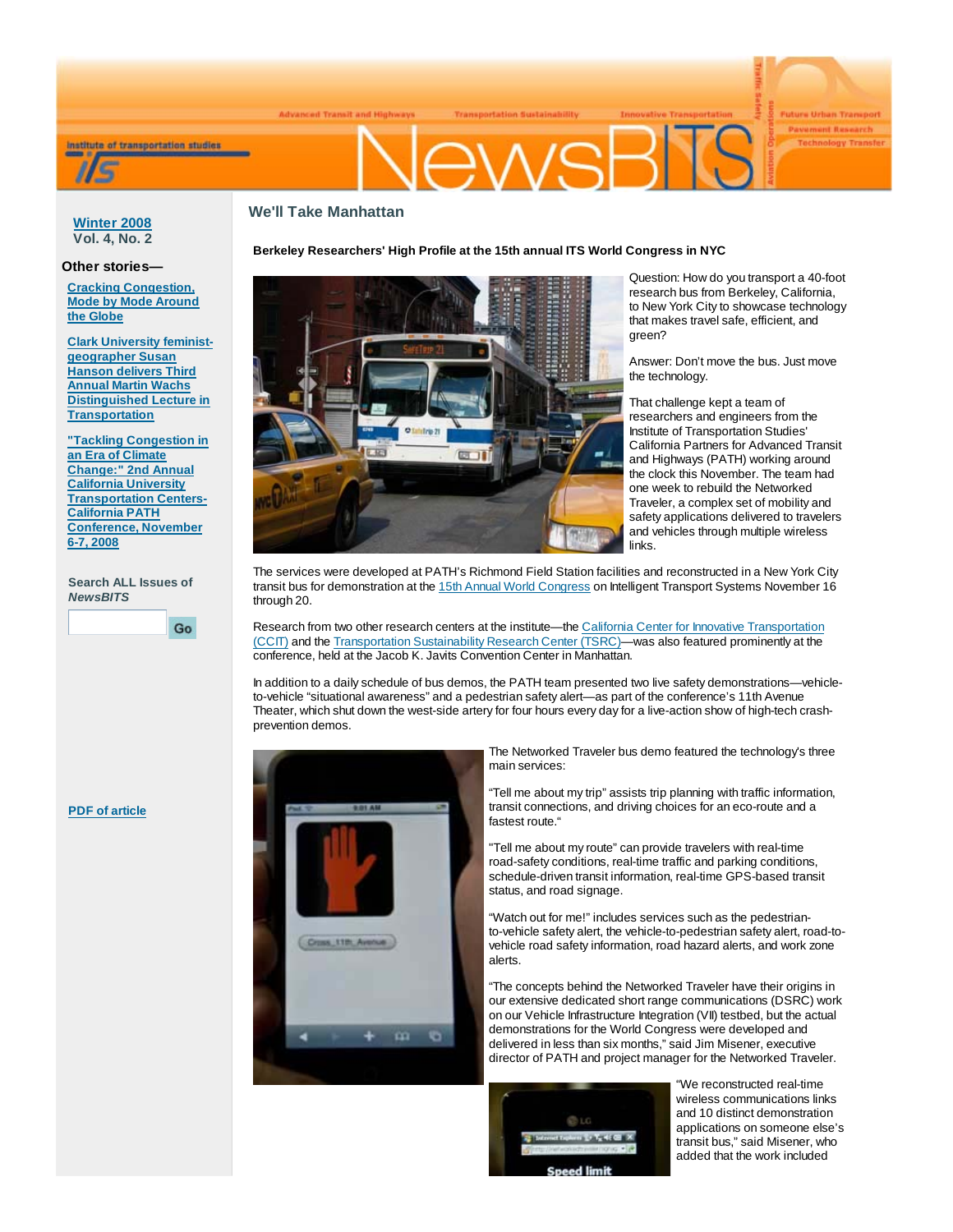

dcrepeated **onext repeated operations** in the complex transportation setting and cluttered wireless environment of midtown Manhattan. "Doing all this in a week was an audacious proposition, and a really a super-human feat by our PATH engineers," Misener said. "Thanks to their diligence (and to nearby coffee vendors), the World Congress demos worked smoothly and to an appreciative audience."

**A speed zone alert appears on a cell phone.**

## **SafeTrip-21**

PATH's Networked Traveler demonstration bus was the centerpiece of the U.S. Department of Transportation's national unveiling of the first

technologies it awarded a contract to under its SafeTrip-21 initiative, a federal program to support innovations that leverage current technology to make travel and transit safer and more efficient.



**PATH's Jim Misener leads a SafeTrip-21 bus tour.**

Submitted to SafeTrip-21 under a \$13.4-million Caltrans-led public-private partnership, the PATH project was one of two ITS Berkeley research tracks to win federal support from the new initiative. CCIT's Mobile Millennium was the other ITS Berkelev research project on that

contract, and also ran a public demo at World Congress.

### **The Networked Traveler**

For the past four years, PATH has conducted extensive research using DSRC for vehicle-to vehicle and vehicleto-roadside communications to increase safety and efficiency for travelers by providing information and situational awareness—a few key seconds of road, signage, or vehicle awareness that increase a driver's time window to react.

Spurred by SafeTrip-21, the researchers transformed their futuristic safety applications into a new, near-term vision for open-platform wireless applications—a single travel-information network.



Dubbed "The Networked Traveler," it incorporates existing technologies, including cell phones, 3G networks, and a DSRC gateway, and is accessible via any GPSand wifi-enabled mobile phone or device with an Internet browser. The goal is to provide travelers with a menu of real-time transit and traffic information services —wherever they are in their journeys.

**A cell phone alert announces an upcoming street closure.**

Under the SafeTrip-21 banner, PATH's World Congress demos featured a sampling of the services they are developing: Pedestrian alerts allowed slow-moving pedestrians to signal drivers to watch out; a work zone alert signaled phones on the demo bus to slow down for its approach to the cone area; centralized, real-time transit information helped virtual commuters meet their trains and buses on time; and smart parking simplified a

modal switch by helping drivers find and reserve available parking in real-time.



Other items in the demo included updated travel time estimates, next-stop alerts, a hydrocarbonsavings calculator for transit riders, and speed zone and signal priority alerts for drivers.

**The Networked Traveler's alert is projected on the 11th Avenue Theater video screen.**

"It works like a social networking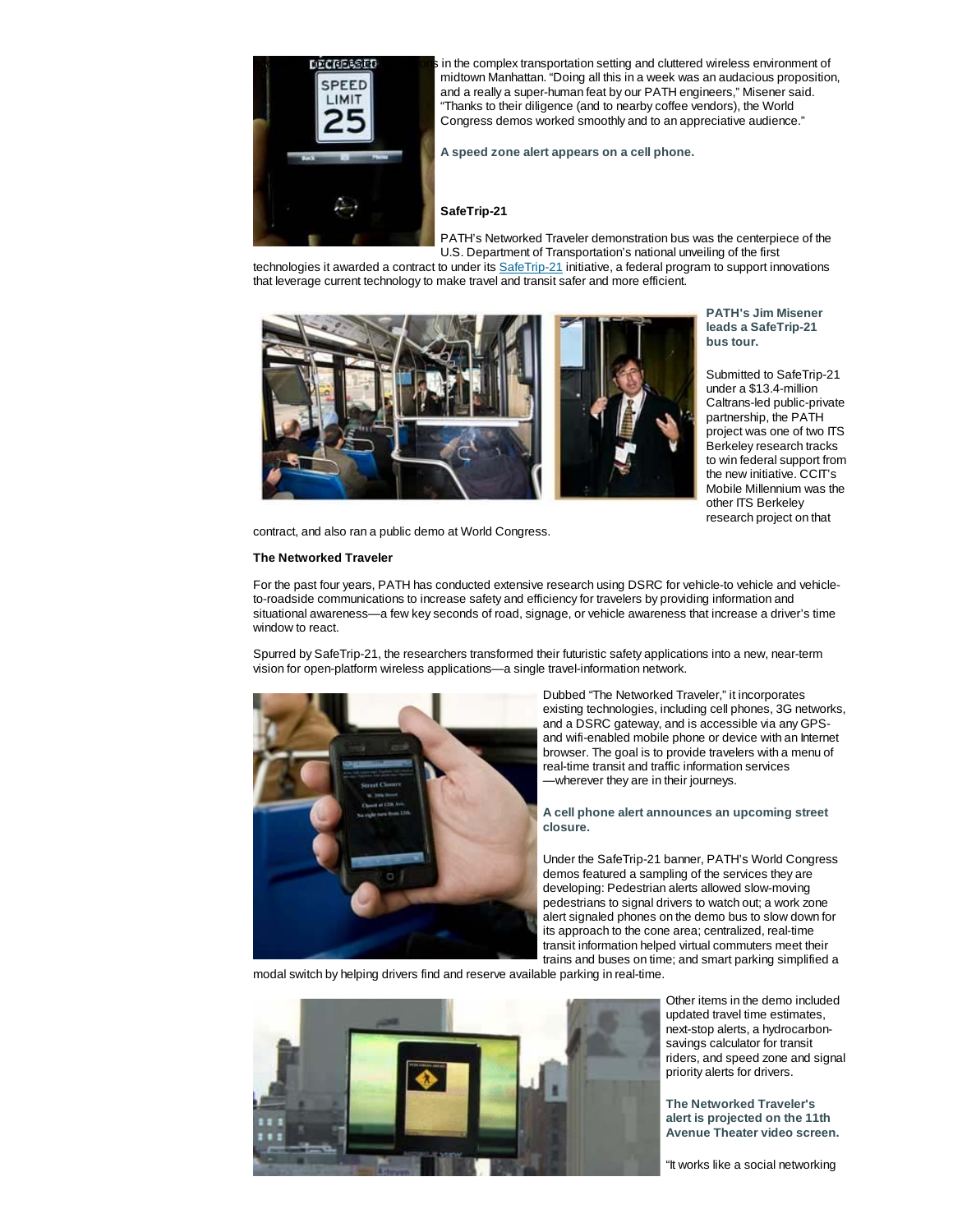

principal investigator on the project. "You put in only the information you wish to share, such as your position. You take

out only what interests you."

Sengupta said typical commuters might use the smart parking feature to find a parking spot at the train station, the transit planner feature to see when their trains will arrive, and a next-stop alert to signal them as they approach their stop. People who exclusively drive or take transit would select from the services that suit their habits. "The key factor is that you personalize it for your own travel needs," Sengupta said.

Shahram Rezaei, senior researcher at PATH, and Sengupta are the lead authors of the paper presented at the conference, "Adaptive Communication Scheme for Cooperative Active Safety System."

Hundreds of conference attendees rode the demo bus over four days, including a congressional delegation and transportation officials from across the country, including Paul Brubaker, administrator of the U.S. DOT's Research Innovative Technology Administration.

In addition to California and federal DOTs and PATH, Networked Traveler partners include map giant Navteq, the Metropolitan Transit Commission (MTC), the Santa Clara Valley Transit Authority, and car maker Nissan. During the World Congress, Caltrans announced a new partner, Parking Carma.

#### **Mobile Millennium at the World Congress**

On the morning of November 18, a fleet of 20 cars traveling along a 10-mile loop in Manhattan gathered and broadcast real-time traffic information on side streets (arterials). "Traffic Pilot," the freely downloadable cell-phone software developed by the research team, and Nokia N95 "smart phones," were the drivers' only tools. The data was visualized on screens in the Navteq and U.S. DOT booths in the Javits Center.

**CCIT's Mobile Millennium project**, an ambitious pilot traffic-information system that uses measurements from mobile phones to glean real-time traffic conditions, also received SafeTrip-21 support under the \$13.4 million Caltrans partnership. The system launched in the Bay Area on Nov. 10 with the availability of free cell-phone software for the public. The CCIT team traveled to the World Congress to deliver a first-of-its-kind live demo of arterial traffic information collection and dissemination using only data from cell phone probes.

"What started as a simple concept between J.D. Margulici and Alexandre Bayen has grown—in less than a year—to become one of the most watched ITS development efforts in the nation," said CCIT director Thomas West. Margulici is CCIT's associate director; Bayen is an assistant professor of civil and environmental engineering and the principal investigator on the project.

"Such an aggressive program has required incredible hard work and sacrifice," West said, acknowledging the team that includes half a dozen Ph.D. candidates, several master's degree and undergraduate students, two post-doctoral researchers and several staffers from CCIT and the Institute of Transportation Studies.

#### **How does it work?**

CCIT's February 8, 2008 Mobile Century experiment, a UC Berkeley-Nokia research partnership supported by Caltrans, the National Science Foundation, the Center for Information Technology Research in the Interest of Society (CITRIS), and Tekes, a Finnish research institute, demonstrated that a small percentage of mobile phone-equipped vehicles traveling on highways provide enough data to reconstruct highway traffic very accurately.

The World Congress demo showed for the first time the technology's effectiveness on arterials.

As vehicles pass through the system's virtual trip lines—geographical markers defined by GPS coordinates—the phones send anonymous speed and location readings to servers at Berkeley and Nokia. The data is then integrated into traffic models that produce an estimate of traffic flow.

Those estimates are relayed back to the mobile phones, where they are visualized on maps as green, yellow, red, and black dots, respectively indicating fast, slow, congested, and stopped traffic, to guide users in their choices for navigating roads, or changing to transit.

Bayen says the first phase of the pilot system will focus on traffic data on Bay Area highways, with more highways coming online as more users sign up. By the end of the study researchers expect to have enough users to provide information on some arterial routes in the Bay Area and in Sacramento.

"The New York City demo was a public preview of the arterial traffic information we hope to provide to the early adopters who have downloaded our free software," said Bayen. "Our field testing so far has shown that we need only a very small percentage of users within a given set of coordinates to be able to predict traffic patterns with a very high degree of accuracy."

Just over a month into the launch, the software has been downloaded more than 3,000 times. Researchers will continue to make the free software available to the public through the spring of 2009, after which the team will evaluate the results and determine their next research priorities.

Juan-Carlos Herrera, a Ph.D. student in Berkeley's transportation engineering program, presented a paper at the World Congress on Mobile Century that briefly summarizes the main results of the Mobile Century experiment, in terms of data accuracy and system feasibility. A more thorough version of the paper is under review for publication in the journal *Transportation Research.*